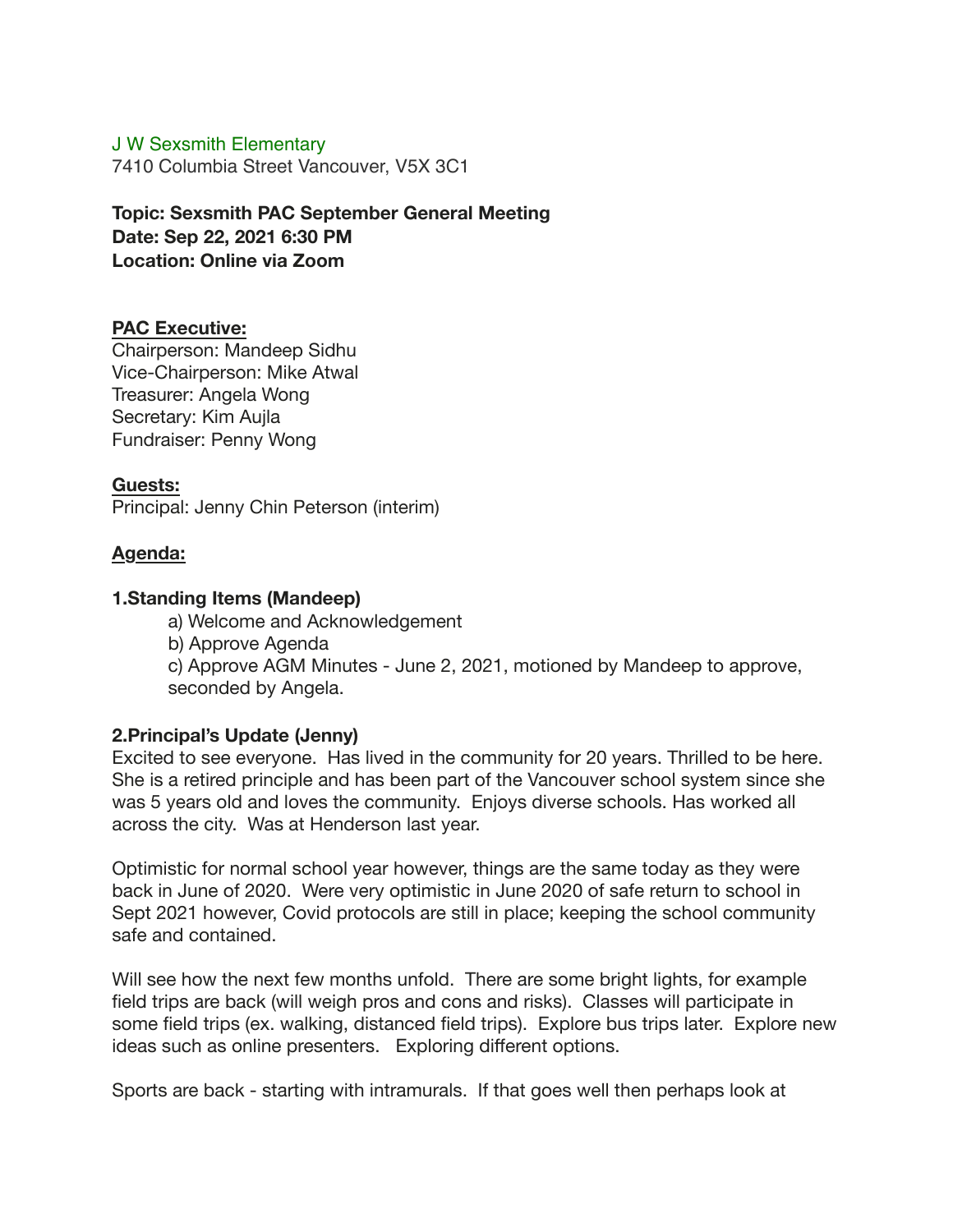playing at neighbouring schools where kids can walk to. Start slowly.

Music performances are an option now. Look at different ways of doing it. Have people come in physically or online.

Food - fruit and veggie program is authorized to start up again. Start slowly. Logistics are a challenge. Notices will come home soon. Keep it focused on our own community.

Anti Racism training - be responsive to different cultures, different points of views. All staff have received training. This is just the start of the journey. Ongoing work is needed in this area.

Increased student enrolment. 30 students on waitlist. Significant amount. Had to open another class. All kids are settled in their classes now. Kudos to Tassy. Lots of hard work. Thanks to staff.

Lots of newcomers to Canada.

Forms going home this week - Student verification - updates if required. Pls update. School fees. Yellow form (student reunification form , part of earthquake drill).

One thing different this year - acceptable use policy has moved online. District moving to paperless.

Truth and Reconciliation new stat holiday - Sept 30th. We have number of events and resources to share with our children. Students & staff all encouraged to wear orange. Planning a few activities: 1) walk for reconciliation on 29th 2) orange poppies - make them and place them on grass area outside.

Terry Fox Run - link for donations online. Run on Oct 1rst.

MS Teams will continue to be used for P/T conferences. Oct 13/14 is first set of conferences. Opportunity for goal setting with your children and meet teachers.

Every school year in Oct and May, schools participate in earthquake drill. This year, decision made that it makes better sense to have the big drill at the start of the year and not at the end of the year as usual. This year October 21st is the big drill. "The great shake out".

PAC classroom funds - will it continue? … Ms. Tassy and teachers are asking. Currently \$150. Angela put forward the motion to approve, seconded by Mandeep.

Parent Question: Complex and Diverse Learner's - we had lost a sensory room. Is quiet space still under the staircase?

Sensory room remains in same space as last year.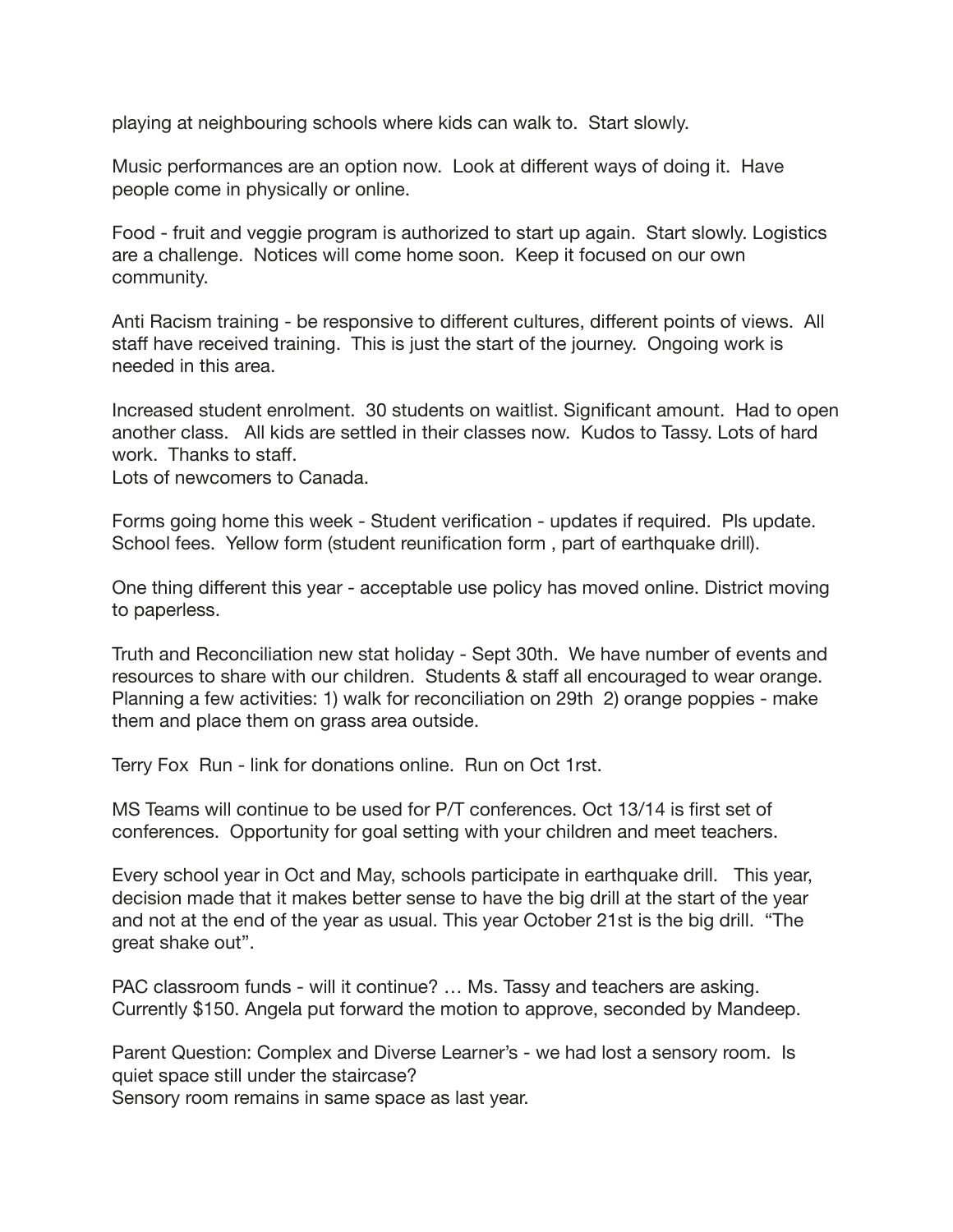Parent Question: How will we handle field trips if some children are required to vaccinate?

As per Principal Jenny: Haven't investigated details around field trips that involve external venues yet. Will investigate requirements at that time.

# **3.Treasurer's Report (Angela)**

PAC general account \$22,160.37 PAC chocolate fund \$1088.99 PAC fundraising \$358.90 PAC gaming account \$13,185.46 Membership shares \$6.25  $Total = $36,793.72$ 

Technology Fund = \$9,178.52 (included in the PAC general account). Create a separate account instead of including it in the general account. Gaming account cannot cover technology.

Ask teachers and staff to provide PAC with summary of funding requests. (Field trips etc). See what PAC can subsidize using gaming or general funds. Didn't have lots of activities to spend money on last year. Use bulk of the funds this year. Getting a trophy case. Joel got quote and passed it on to new principal.

Hear back by Oct to find out what amount we are receiving for gaming funds.

Gaming account is high because we only used about 2K of gaming funds last year.

In the past, PAC has subsidized 150\$ per class. Comes out of general account, to get teachers what they need in the classroom. Anything over and above that amount will have to be a separate request.

Mandeep Question: Hot Lunch Refunds in June 2020. Status: those who requested refunds were refunded by Ms.Tassy. For those who didn't respond, refunds were put into the tech fund.

# **4.Hot Lunch Coordinator's Report (Mandeep)**

-hold off hot lunch until new year

- looked into various scenarios. Can be reintroduced. move slowly.

-Introduce it in new year. Do it in a safe way?

# **5.Fundraiser Report (Penny)**

a) Chocolate Fundraiser - Purdy's b) Pink Shirt Day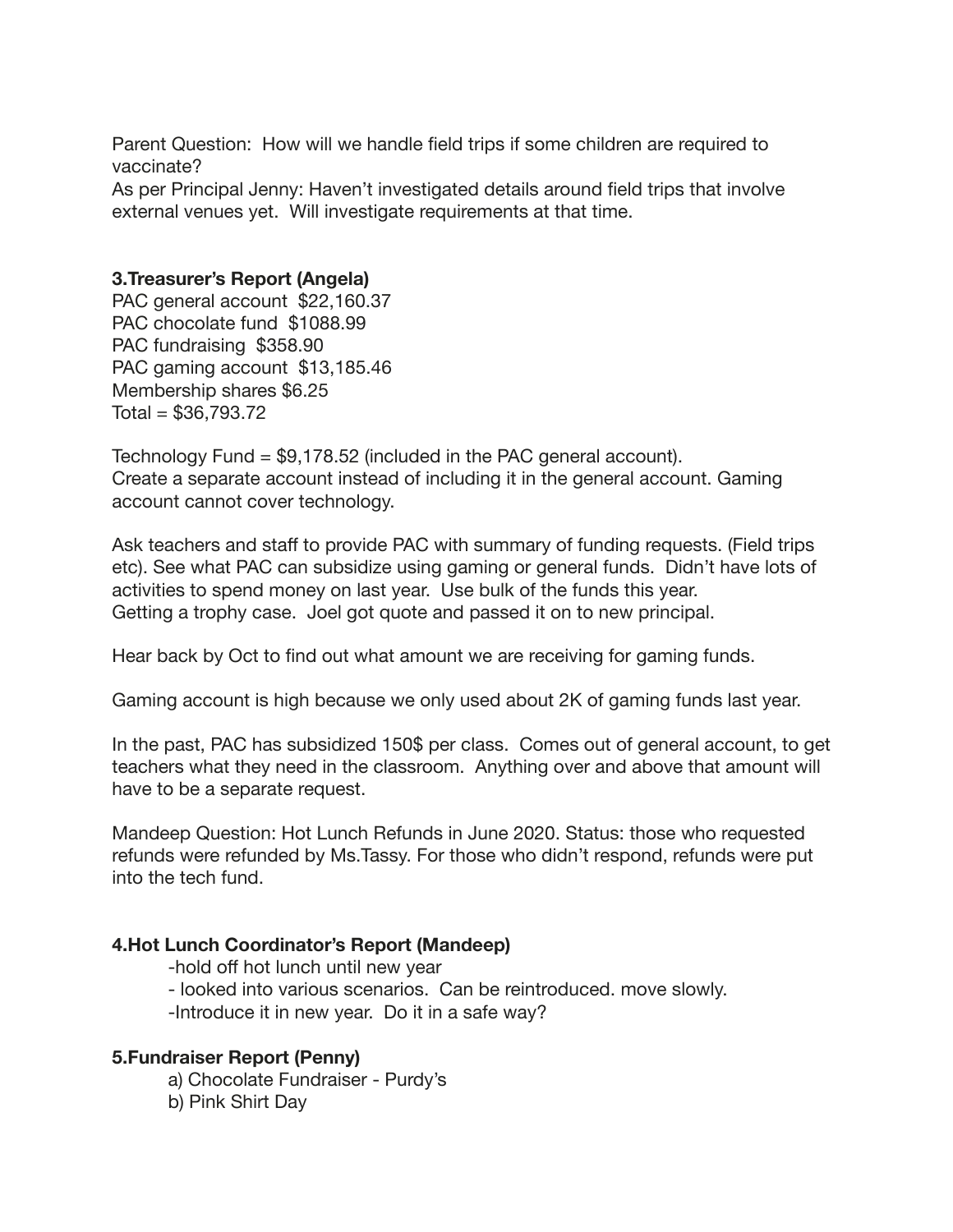-PAC has Facebook page. Penny posts things happening around school. PAC meeting links on FB

-2 fundraisers ongoing

- 1. Oliver's Labels fun, durable, school gets 20% in fundraising
- 2. Fundscrip buy gift cards our school gets 3-5% of the sales.

-Reflectors - company in Burnaby makes them. Durable, practical. Designed in Vancouver, manufactured in Finland. Vibrant colours and patterns. Can see 800 feet away. Retail for \$7. Will start beginning of Oct.

-Christmas chocolates - go with Purdy's. No risk for PAC. Partnered with Purdy's last Easter and it went well. Pay online - don't worry about receiving payment or counting cash. Will start end of Nov.

-Pink Shirt Day - T-shirts retails for \$7.

-School branded t-shirts and water bottles are other ideas.

—Funding Requests from Penny:

-Looking for 150-200\$ for the materials for the Christmas Cards (Gr. 7 Grad).

Kids make them and sell them in batches of 5 (10-12\$ for 5 handmade cards).

-Plinko board (request for \$50 by Penny to buy chocolate bars to go with board).

-Plinko board 80\$ cost to build

-Halloween decorations in library - \$100 for other decorations.

-\$50 for Diwali 7x5 vinyl backdrop.

-50\$ for decorations and accessories for Diwali Lanterns for Gr. 7's

-Penny's total fund request  $= $480$ 

What is fundraising for: Gr 7 Grad Party & Technology

Motion by Mandeep to approve the Halloween \$100, Diwali \$50 decorations, and \$50 for Diwali banner. Seconded by Angela.

# **6.New Business: (Deljet)**

c) Diwali Celebrations - Festival of Lights. Vandana Nagpal is integral to this event and this is her first PAC meeting. She has found a way to bring the spirit of Diwali into the school. Mrs. Nagpal is also the Cultural Liaison Worker.

-\$400-\$500 for staff luncheon

-\$400 for samosas

-\$150 for diyas (for the students)

Motioned by Mandeep to approve, seconded by Deljit.